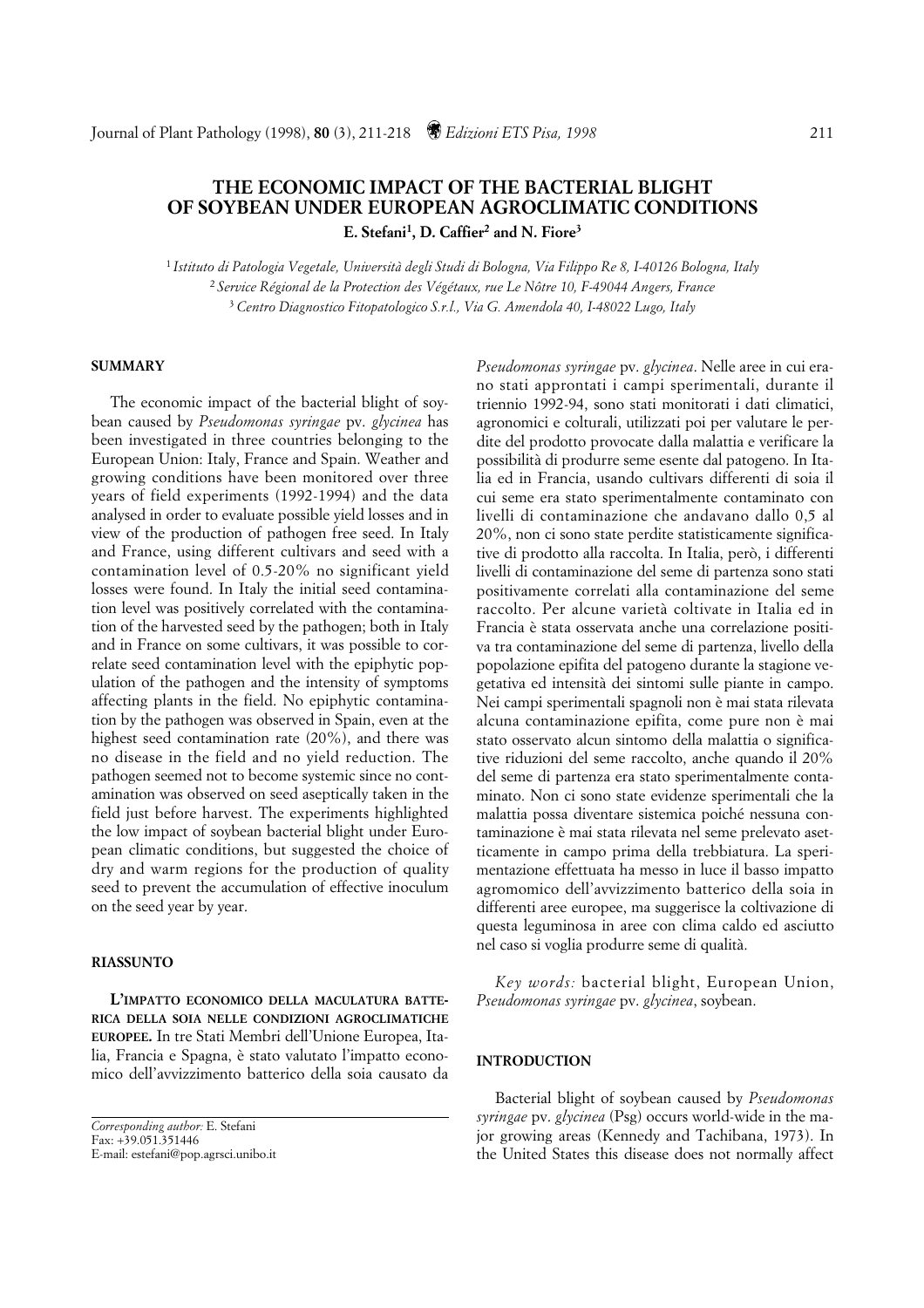yield, as it occurs in the early growing stages and growth compensates the loss of photosynthetic area (Teigen and Vorst, 1975). However, bacterial blight may cause substantial losses if susceptible cultivars are grown under unfavourable conditions (Williams and Nyvall, 1980; Park and Lim, 1985); among procaryotes, Psg caused the greatest dollar-loss per year in the most important soybean growing state Iowa in 1976 (Kennedy and Alcorn, 1980). The pathogen is seed transmitted over long distances. In the member states of the European and Mediterranean Plant Protection Organization (the EPPO region) the disease appeared when those countries started to import seed from North America (Gasperini *et al*., 1982; Signoret, 1984). In 1978 EPPO listed Psg in the A2 quarantine list (Anonymous, 1978), but six years later, as it was reported in many areas to cause only small losses, Psg was deleted from the list. The increased importance of soybean in some European countries such as Italy, Spain and France in the 80's made the EU to keep the pathogen under quarantine legislation (EEC Directive, 1981); it was deleted in 1991, but was kept under quality regulations. Since the prevalence and severity of the disease varies considerably from year to year and from region to region, depending mostly on cultivar and environmental conditions (Eathington *et al*., 1993) the question arose whether, under European cultural and climatic conditions, this disease might cause epidemics leading to significant yield losses. Most studies on the effect of bacterial blight have been done by experimentally inoculating soybean plants at various growth stages; since crop rotation is a normal practice in European countries only seedborne inoculum would likely be important (Graham, 1953; Daft and Leben, 1973). The aim of the present work was to investigate whether contaminated seed lots could represent a threat in European soybean-growing areas and to study a possible correlation between seed infection and disease severity, yield and the quality of the seed harvested.

### **MATERIALS AND METHODS**

**Bacterial strain.** The strain of Psg GRISP 349 was used; it was isolated by J.F. Chauveau at the S.R.P.V., Angers (F) from a lot of infected soybean seed and proved to be highly virulent. Each year, prior to carrying out the experiments in the field, the strain was inoculated into soybean plants in a glasshouse and reisolated from blighted leaves to preserve its virulence.

**Plants.** Each participating lab used a set of soybean cultivars well known and adapted to the local conditions. In Italy these were 'Westfield', 'Gemma' and 'Crusader' in the first year, 'Westfield' and 'Gemma' the second year and 'Gemma' the third year; in France 'Apache', 'Labrador' and 'Crusader' in the first, 'Apache' and 'Labrador' in the second and 'Essoir' in the third year; in Spain the cultivars were 'Verdon' and 'Crusader' (1st year), 'Bolero' and 'Soynova' (2nd year), 'Futura' (3rd year). Each year the seed to be used was tested before the experiments and proved to be free from the pathogen; in glasshouse experiments all these cultivars proved to be susceptible to the strain used.

**Seed inoculation.** Soybean seeds were pregerminated on wet, sterile Whatman paper in Petri dishes at 25°C for 24 hours. Psg was grown on agar plates (YDC or King's B medium) for 48 hours, suspended in distilled water and adjusted spectrophotometrically to a final concentraton of approximately  $2 \times 10^8$  cells ml<sup>-1</sup>; the pregerminated seeds were pricked with a sterile needle three times and then dipped in the bacterial suspension and vacuum infiltrated for five minutes.

**Field trials.** Four European regions were chosen for field trials: the central Po Valley (Italy), the western Loire Valley (France), the Tago Valley and Andalusia (Spain). In the first year four contamination levels for each cultivar were considered: 0 (control), 0.5, 5 and 20%; the second and third year only three levels of seed contamination were made: 0 (control), 2 and 20%. For each cultivar, all treatments were distributed randomly in the plots. Each year 48 plots were sown at a density varying from 62 seeds m-2 in Italy, 50 seeds m-2 for France and 42 seeds m-2 for Spain. A plot was 8 m long x 8 rows large: plots were separated by three rows of maize (Italy) or three rows of sunflower (France and Spain) to minimize cross contamination from plot to plot by wind and/or rain splashes. *Bradyrhizobium japonicum* was used to inoculate the seed or the soil. Fields were visually inspected each week, starting from emergence; temperature, rainfall, humidity and leaf moisture were monitored throughout the growing period. Plant growth, phytosanitary state and the appearance of any bacterial disease symptom were assessed at each inspection.

**Epiphytic Psg.** From the plant growth stage V3 to R6 two to five samplings were taken. For each plot 25 mature and asymptomatic leaves were collected at random to detect the pathogen on leaves. In Italy, each leaf sample was washed by shaking in sterile 0.58% NaCl solution for two hours at room temperature; the washing fluid was then centrifuged (10 min at 10,000 *g*), the pellet diluted in 0.5 ml of sterile water and 50 µl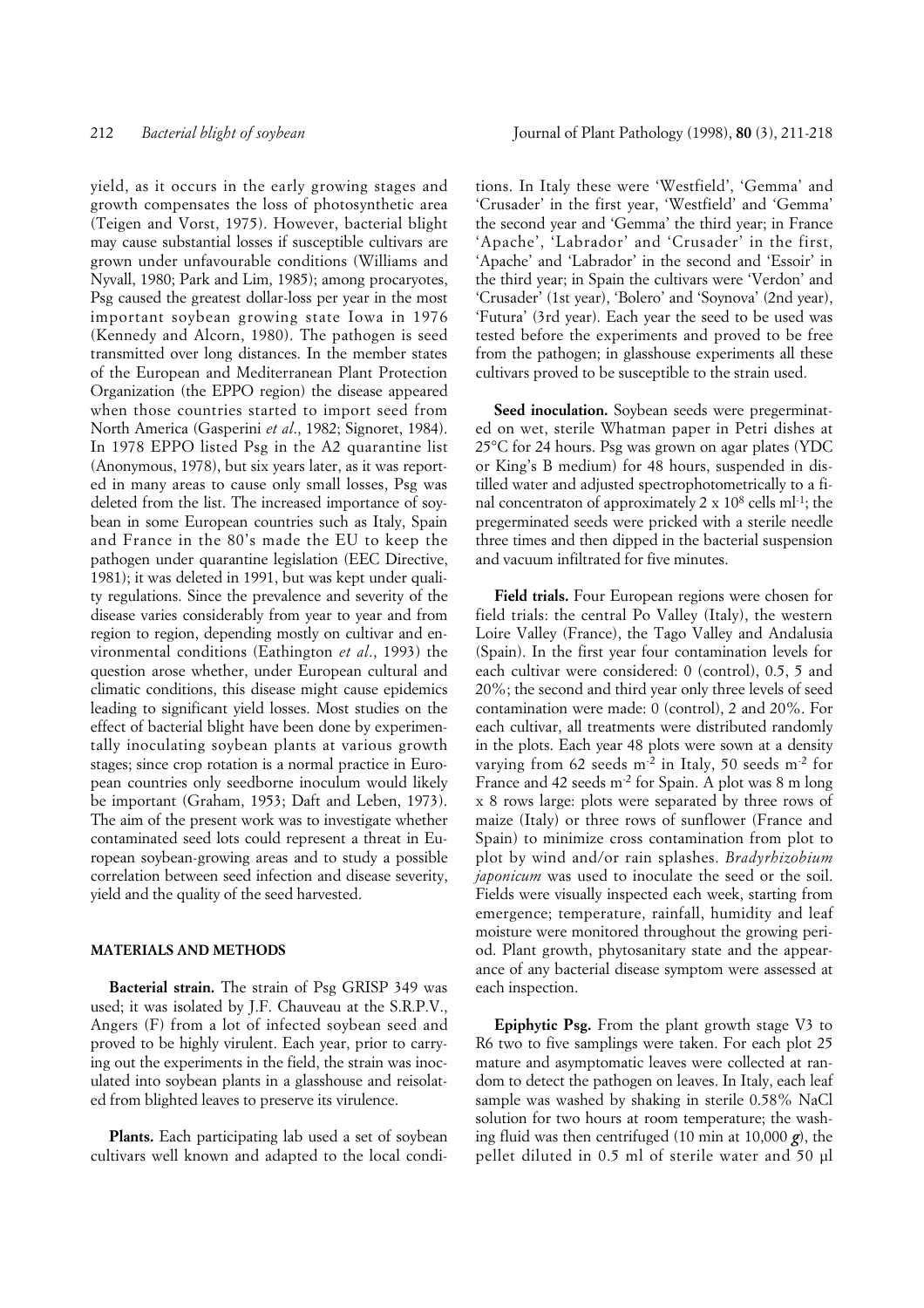streaked on nutrient sucrose agar (NSA) plates supplemented with Cephalexin (50 ppm) and Cycloheximide (40 ppm) in two replicates. Psg-like colonies were then transferred to King's B agar plates (King *et al*., 1954) and identified. In France and Spain each leaf sample was homogenized in sterile water and, after filtration, the fluid was plated on King's B agar plates supplemented with the same antibiotics as in Italy, in two replicates. Psg-like colonies were purified and identified. In Italy identification was done by the indirect fluorescent antibody staining technique (Calzolari and Mazzucchi, 1990) using two sets of antisera; in France and Spain identification was performed according to LOPAT tests (Lelliott *et al*., 1966), and also acid production from inositol, sorbitol, erythritol, mannitol (Ayers *et al.*, 1957) and utilization of DL-lactate, D(-) tartrate,  $L(+)$  tartrate.

**Harvest and post-harvest analyses.** The central part of each plot (4 central rows x 6 m long) was manually harvested and threshed; seed was cleaned and the productivity per ha was calculated at 14% seed humidity. The sanitary quality of the harvested soybeans was checked with IFAS (in Italy) and direct isolation (in France and Spain). For each plot, five replicates of 1000 seeds, five replicates of 100 seeds and five replicates of 10 seeds were analysed to estimate crop contamination rate using the most probable number (MPN) tables according to Swaroop (1951) and Taylor and Phelps (personal communication).

In Italy, seed contamination was also assessed just before harvesting by combined biological and enzymatic amplification (BIO-PCR) (Schaad *et al.*, 1995). Ten pods were taken at random from each field plot, keeping them in individual envelopes. Five seeds were aseptically removed and put in sterile Eppendorf tubes adding 1 ml of sterile PBS, pH 7.2. Tubes were shaken overnight on a rotary shaker at room temperature and 50 µl of the washing fluid was plated on NSA as above and grown for 3 days at 27°C. Plates were then washed with 2 ml of PBS and washes were used directly for PCR. Amplification was performed according to Ullrich *et al*. (1993) except for dimethylsulphoxide concentration (1% instead of 10%,  $v/v$ ).

**Statistical analyses.** Linear regression was performed on data obtained from the epiphytic presence and spread of the pathogen. The data on productivity were submitted to principal component analysis and then analysed by analysis of variance (*F* test) (Steel and Torrie, 1980).

## **RESULTS**

**Italian experiments.** The Psg strain GRISP 349 confirmed its high virulence in greenhouse pathogenicity tests on the soybean cultivars used.

The meteorological data recorded from sowing to harvest were quite normal for the period considered (Table 1), except the first two weeks of August, when the average temperatures were somewhat higher than normal: late spring and early summer (soybean stages V2 to R1) were rainy. Total rainfall for the growing period was 200 to 450 mm; only in the second year of experiments irrigation was applied, especially in view of the sandy soil, with low availability of plant nutrients. For long periods, especially in the first weeks after emergence, leaf moisture was often high enough to allow penetration of the pathogen from the leaf surface into the mesophyll.

The first symptoms of the disease appeared at random within the plots, more frequently affecting plants derived from seeds with the highest level of contamination. Generally symptoms were detected at the V3 stage and were typical for the disease. These lesions increased in number and size until stage R3-R4 and the distribution in the single plots of the affected plants was not completely even: more efficient disease progression was observed along the rows rather than crosswise. For the three cultivars used, disease progression was higher during the first stages up to stage R2, generally reached at the end of June.

Analyses performed to detect Psg in the epiphytic flora showed a general increasing level of leaf contamination as shown in Table 2 for the cvs 'Gemma' and 'Westfield'. Until stage R1-R2 the leaf contamination in the plots from seed with the highest contamination rate was significantly higher than in the control; later no significant differences were found among the three levels of initial seed contamination. Cv. 'Gemma' gave the highest leaf contamination rate, cv. 'Westfield' the lowest. The increase index of the epiphytic presence of Psg was significantly different at the higher seed contamination level for both cvs; the symptom index was also significantly higher (Table 2): the two indices appeared to be correlated. The percentage of diseased plants reached 5.4% $\pm$ 0.4 for the control plots, 7.2% $\pm$ 0.5 for the lowest seed contamination rate and  $10.2\% \pm 0.8$  for the highest seed contamination rate (cv. 'Gemma'). The last value was significantly higher than the control  $(P = 0.05)$ .

Average yields for the individual tests are shown in Table 3: no significant differences were found among the three treatments, both considering the yearly results and the final means. In 1994 productivity was reduced by about the 28-30% due to the maize barriers sown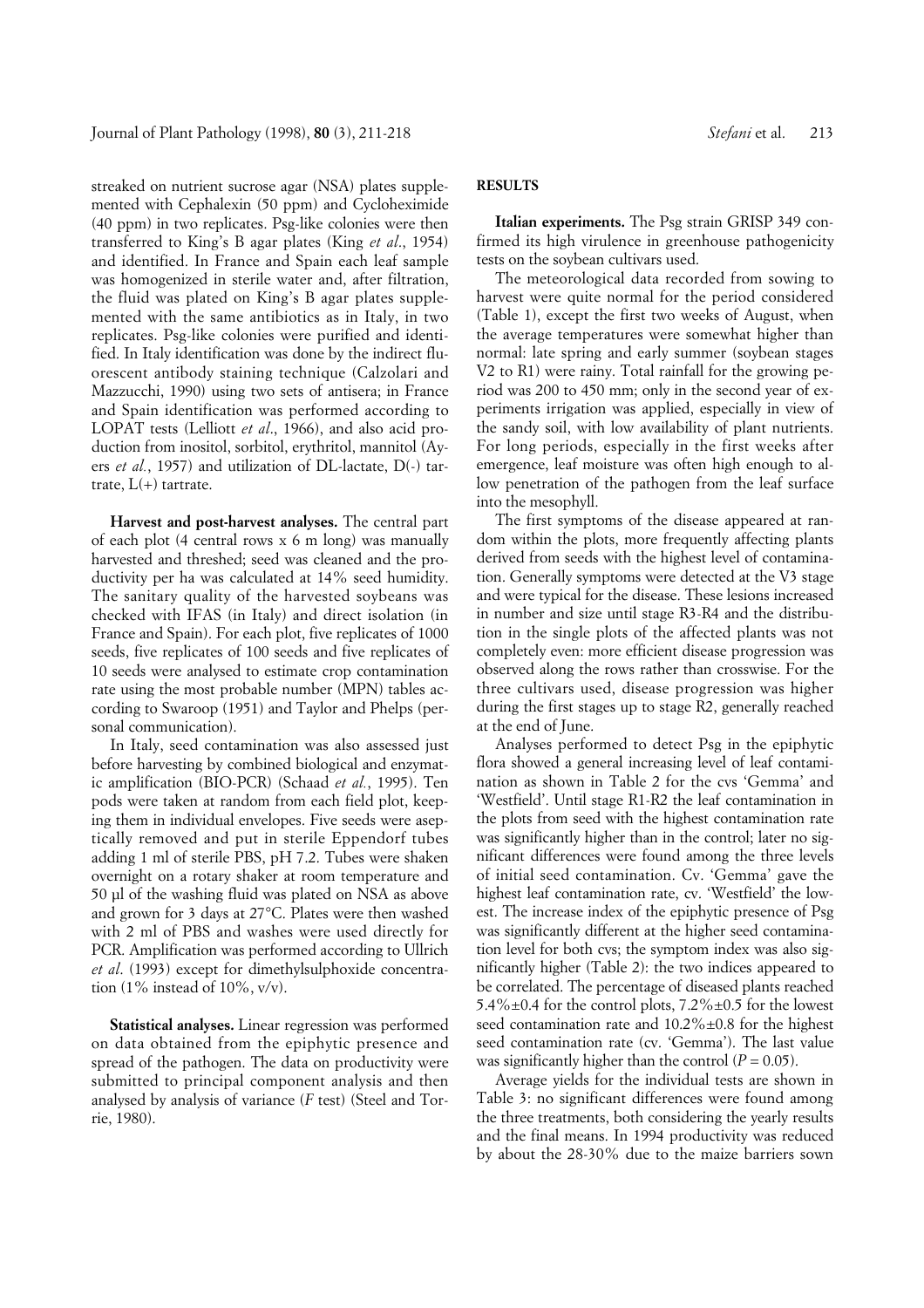**Table 1.** Main climatic features from 1st June to 30th September in two European experimental areas. This period extended approximately from soybean emergence-V1 to harvest. Data were collected within the experimental fields.

|               | Temperature $(^{\circ}C)$ |              |                     |                |  |
|---------------|---------------------------|--------------|---------------------|----------------|--|
| Year          | Average min.              | Average max. | Total rainfall (mm) | Days with rain |  |
| 1992          | 14.2                      | 28.9         | 115.8               | 31             |  |
| 1993          | 14.0                      | 28.8         | 189.6               | 32             |  |
| 1994          | 14.4                      | 28.9         | 401.6               | 28             |  |
| <b>FRANCE</b> |                           |              |                     |                |  |
|               | Temperature $(^{\circ}C)$ |              |                     |                |  |
| Year          | Average min.              | Average max  | Total rainfall (mm) | Days with rain |  |
| 1992          | 13.6                      | 27.7         | 194.3               | 27             |  |
| 1993          | 11.8                      | 25.6         | 224.0               | 27             |  |
| 1994          | 10.1                      | 31.5         | 187.0               | 16             |  |

## **ITALY**

too tightly around each plot, in order to prevent bacteria spreading from plot to plot. For the most susceptible cultivar 'Gemma', seed protein content and oil yield were also analysed but no significant differences were detected within the three tests examined.

Post-harvest phytosanitary analyses revealed a high degree of seed contamination; according to the most probable number (MPN) tables for the estimation of percentage seed infection the seed collected in the plots with an initial 20% seed contamination rate had an MPN=0.30; the seed collected in the plots with a 2% initial contamination rate had an MPN=0.25 and the seed collected from the control plots had an MPN=0.17. These values were significantly different.

PCR analyses of seed taken aseptically from pods before harvest revealed no contamination by Psg.

French experiments. On the soybean cultivars used in France over the three years the Psg strain proved highly pathogenic: after seed inoculation with Psg symptoms developed on an average of 93% of the plants in the glasshouse.

Over the three years the climate was almost normal for the region (Table 1), somewhat drier and warmer during the first stages of soybean development: total rainfall during the growing period was 120-250 mm. No particular event occurred (hail, storms, strong winds) during the stages of highest susceptibility to Psg. Two to six sprinkler irrigations were needed each year.

The germination rate in the field showed no differ-

ence between contaminated seed and the control.

Psg was first isolated on the epiphytic flora each year at stage V3, and only in infected plots, when no symptom was ever detected. Sampling at stage R2 revealed that in 90 to 100% of the contaminated plots Psg was present epiphytically, whereas it was present in 33% of the uncontaminated ones. First symptoms appeared on leaves at stage V4 and increased until stage V6-R1. The disease developed first in inoculated plots and, later, on some control plots as well; the percentage of plants showing symptoms at the last observation was 9-19% for the control, 23-26.4% for the low level inoculation treatment and 23.9-24% for the high level inoculation treatment, depending on year of experiment and cultivar. The index of epiphytic presence of Psg was significantly correlated with seed contamination rate only for cv. 'Essor': for the same cv. the symptom index was higher in the contaminated plots than in the controls (Table 2). As in the Italian field experiments, the epiphytic presence of Psg was correlated with symptom expression. In the first and second years correlation between symptoms, disease progression and seed contamination was highly significant. During the third year, which was the warmest, first symptoms appeared at the beginning of August (stage R3) after some days of showers, both on inoculated and uninoculated plants, at an average contamination rate of 0.7 to 1.2%. No symptom was ever detected on flowers or pods. In general disease progression was higher during rainy periods and faster in the early stages.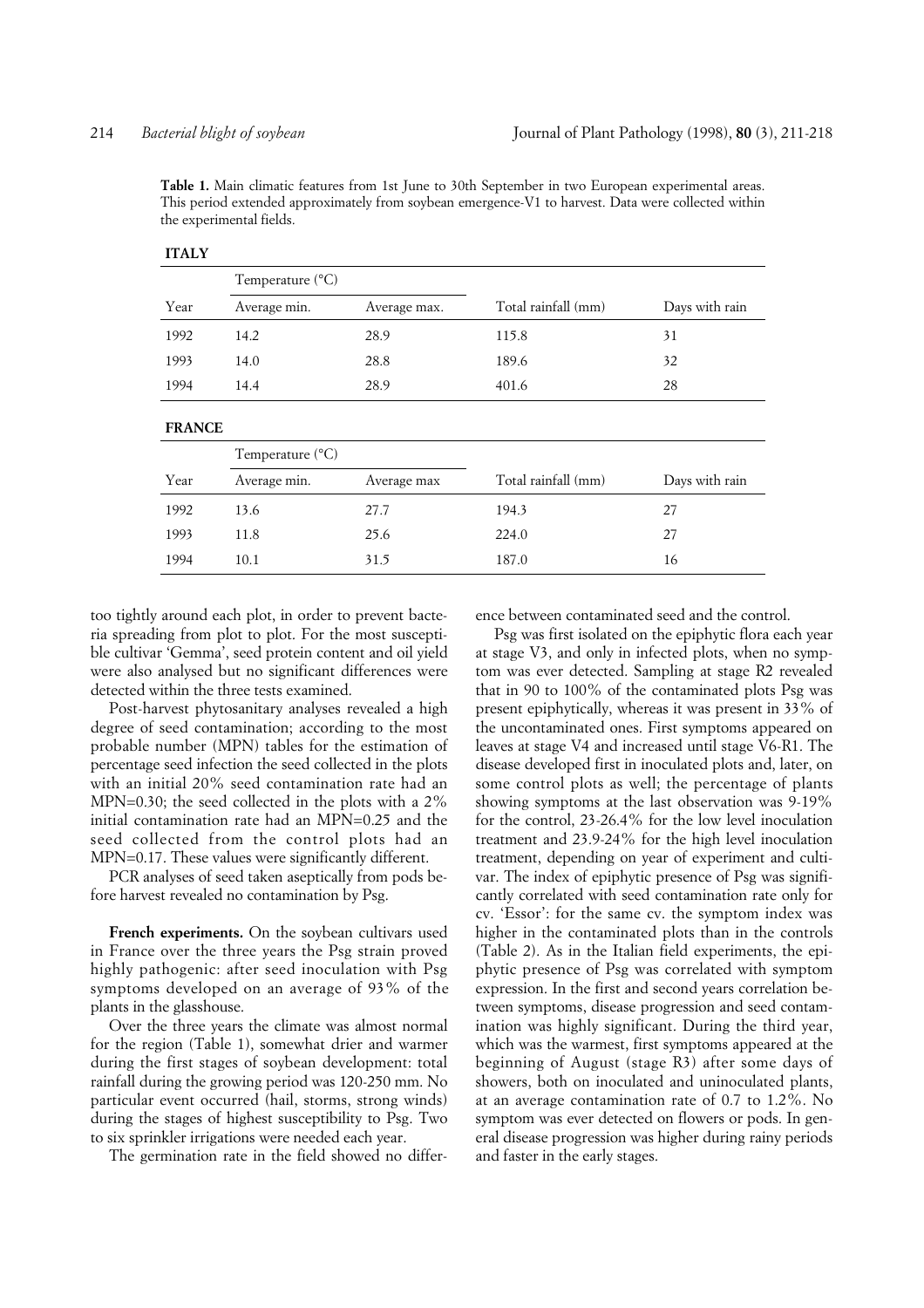**Table 2.** Disease indices calculated plot per plot. Final symptom index was calculated after the last inspection at stage R5. The increase index of epiphytic Psg is the angular coefficient calculated for each treatment by means of linear regression. The increase index was calculated up to stage R1-R2.

| <b>ITALY</b>  |                                      |               |              |                                             |               |              |  |
|---------------|--------------------------------------|---------------|--------------|---------------------------------------------|---------------|--------------|--|
|               | Symptom index (diseased plots/total) |               |              | Increase index of epiphytic presence of Psg |               |              |  |
| Cultivar      | Control                              | $2-5\%$ cont. | $20\%$ cont. | Control                                     | $2-5\%$ cont. | $20\%$ cont. |  |
| Gemma         | 0.375                                | 0.562         | 1.000        | 2.5                                         | 4.0           | 7.0          |  |
| Westfield     | 0.375                                | 0.250         | 0.625        | 2.0                                         | 2.0           | 5.0          |  |
| <b>FRANCE</b> |                                      |               |              |                                             |               |              |  |
|               | Symptom index (diseased plots/total) |               |              | Increase index of epiphytic presence of Psg |               |              |  |
| Cultivar      | Control                              | $2\%$ cont.   | $20\%$ cont. | Control                                     | $2\%$ cont.   | $20\%$ cont. |  |
| Essor         | 0.375                                | 0.625         | 0.563        | 0.5                                         | 2.0           | 3.5          |  |
| Apache        | n.s.                                 | n.s.          | n.s.         | n.s.                                        | n.s.          | n.s.         |  |
| Labrador      | n.s.                                 | n.s.          | n.s.         | n.s.                                        | n.s.          | n.s.         |  |

n.s.: no significant difference compared to the control.

Yearly mean production for each cv. is shown in Table 3. Variance analysis performed separately for each cv. showed no significant difference in the production between infected and uninfected plots. Depending on the cultivar and year of experiment Psg was detected in 25 to 100% of the harvested seed from contaminated plots and in 0 to 25% of the control plots. The presence of the pathogen on the harvested seed was significantly correlated with the rate of seed infection before sowing. Susceptibility measured as percentage of diseased plants did not show any difference among the different cultivars used: from the harvested seed Psg could be isolated more often from cv. 'Labrador' and less often on cv. 'Apache'.

Concerning the quality of the harvested seed the calculated MPN for the percentage of seed contamination was between 0.0 and 0.1, thus not significantly different among the three treatments.

**Spanish experiments.** Reisolation, purification and pathogenicity tests with Psg gave the same results for the Spanish soybean cultivars as for the tests done in Italy and France. In Spain soybean was sown as second crop each year. The weather during the experiments was quite different from that in Italy and France since the Spanish areas had very dry conditions and higher temperature, often 35-40°C and more. Such high temperatures were never reached in the other two countries. Sprinkler irrigation was used at least 5-6 times each growing season. Nevertheless no symptom of the

disease was seen and the pathogen was never reisolated from the epiphytic flora.

The mean yields in the individual tests are shown in Table 3; seed contamination rate was not correlated with productivity in the three cultivars used. The common cv. 'Crusader' yielded a significantly lower amount of seed than when grown in France or Italy: in Spain production was reduced to about one third. Post-harvest analyses of the seed never revealed any seed contamination.

### **DISCUSSION**

Soybean has been grown in Italy, France and, to a lesser extent, in Spain since the early eighties. Bacterial blight has been regularly observed since the crop became extensively grown in northern Italy, although serious yield losses have never been reported.

The experiments highlighted two important features in the epidemiology of bacterial blight of soybean: importance of the seed-borne inoculum and dependence of disease intensity on the climatic conditions and the cultivar used. Italian and French results showed that the epiphytic phase of the pathogen and the appearance of the disease in the field, at the beginning of the monitoring, were related to the percentage of seed contamination. It is common to find the pathogen in seed lots imported from countries where Psg is present and widespread (Calzolari, 1992). Environmental conditions affect increase and activity of epiphytic populations of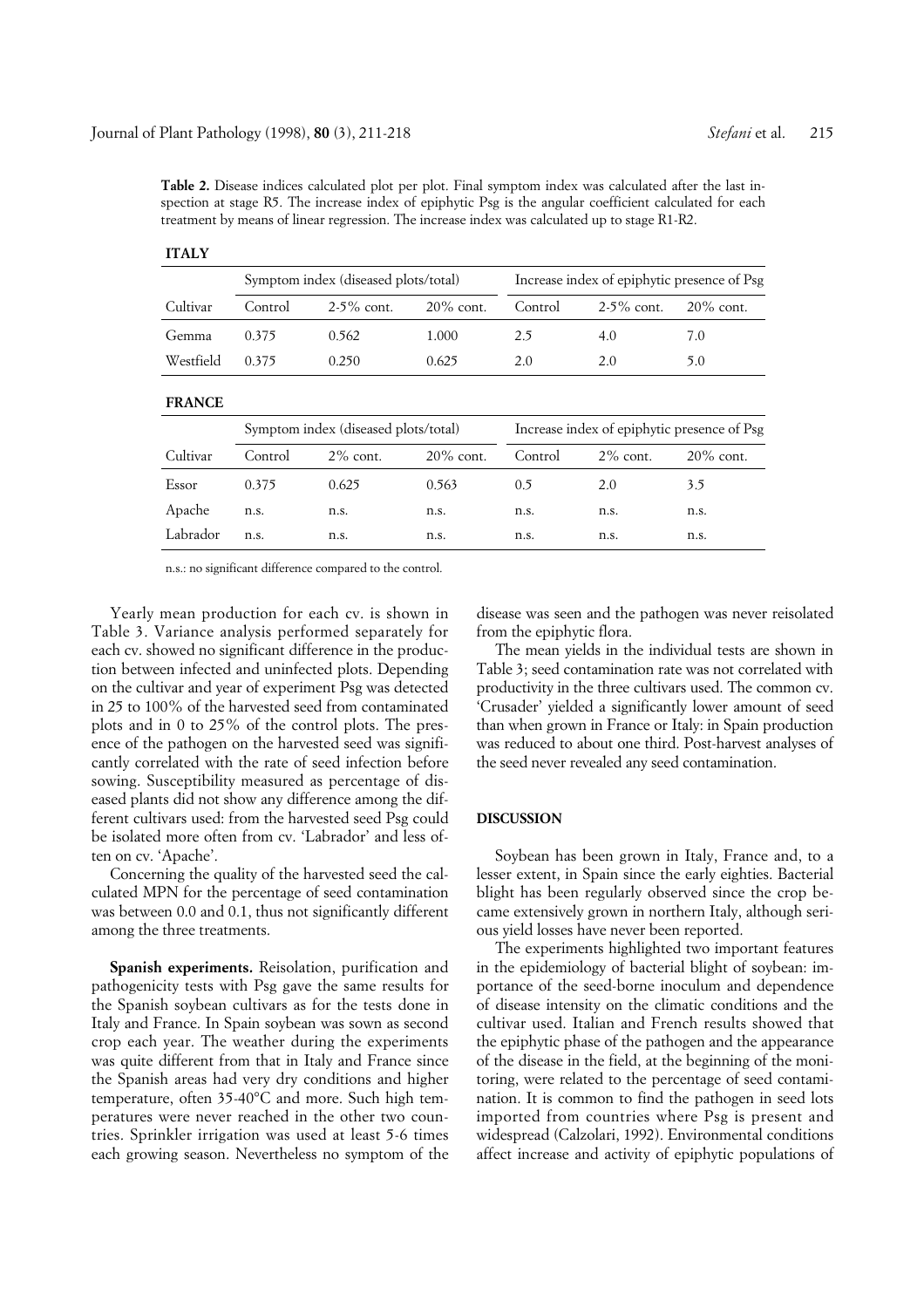**ITALY**

**Table 3.** Soybean productivity in three EU-Countries in the years 1992-94. The seed was experimentally inoculated at different rates with *P. syringae* pv. *glycinea* just before sowing. Cultivation conditions were normal for the area of production considered. After threshing, productivity was calculated in q ha<sup>-1</sup> at 14% of relative seed humidity.

|               | 1992    |           |       | 1993    |           |       |         | 1994*     |       |  |
|---------------|---------|-----------|-------|---------|-----------|-------|---------|-----------|-------|--|
| Cultivar      | Control | $2 - 5\%$ | 20%   | Control | $2 - 5\%$ | 20%   | Control | $2 - 5\%$ | 20%   |  |
| Gemma         | 36.85   | 40.65     | 35.12 | 30.21   | 27.50     | 30.21 | 24.78   | 24.78     | 25.03 |  |
| Westfield     | 37.45   | 33.68     | 38.25 | 27.50   | 28.54     | 28.13 |         |           |       |  |
| Crusader      | 36.90   | 34.22     | 34.68 |         |           |       |         |           |       |  |
| <b>FRANCE</b> |         |           |       |         |           |       |         |           |       |  |
|               | 1992    |           |       | 1993    |           |       | 1994    |           |       |  |
| Cultivar      | Control | $2 - 5\%$ | 20%   | Control | $2 - 5\%$ | 20%   | Control | $2 - 5\%$ | 20%   |  |
| Apache        | 38.39   | 38.04     | 36.83 | 35.61   | 36.20     | 36.59 |         |           |       |  |
| Labrador      | 35.73   | 34.81     | 38.33 | 33.95   | 33.31     | 33.79 |         |           |       |  |
| Crusader      | 35.18   | 35.77     | 34.81 |         |           |       |         |           |       |  |
| Essor         |         |           |       |         |           |       | 25.70   | 26.60     | 26.80 |  |
| <b>SPAIN</b>  |         |           |       |         |           |       |         |           |       |  |
|               | 1992    |           |       | 1993    |           |       | 1994    |           |       |  |
| Cultivar      | Control | $2 - 5\%$ | 20%   | Control | $2 - 5\%$ | 20%   | Control | $2 - 5\%$ | 20%   |  |
| Crusader      | 23.32   | 22.90     | 22.07 |         |           |       |         |           |       |  |
| Verdon        | 24.75   | 24.01     | 29.81 |         |           |       |         |           |       |  |
| Soynova       |         |           |       | 22.45   | 25.11     | 24.98 |         |           |       |  |
| Bolero        |         |           |       | 26.36   | 23.80     | 23.44 | 28.27   | 28.13     | 27.90 |  |
|               |         |           |       |         |           |       |         |           |       |  |

\* Productivity was reduced by the 28-30%, compared to the mean productivity of cv. 'Gemma' in that area, by competition from maize barriers surrounding each individual plot.

bacteria (Sigee, 1993) and weather conditions conducive to the disease in our Italian and French experiments allowed pathogen populations to increase and develop symptoms. Spring rains and summer showers easily spread the pathogen throughout the field, in some cases also to some control plots. In a few cases, no significant differences were found between contaminated plots and controls indicating the possibility that the pathogen could have been spread beyond the maize (or sunflower) barriers during windy showers.

Between emergence and flowering the general pattern of spread is the same as described by Van der Plank (1963): at stages V3-V4 the disease is confined to focal outbreaks, mostly located in the contaminated plots. In the following stages generalised disease with many small foci develops. Heavy spring rainfall and prolonged period of leaf wetness characterize Italian and French areas and favoured the multiplication and spread of Psg; high summer temperature and scanty rainfall caused a drastic drop in the epiphytic population of the pathogen, slowing down the appearance of symptoms by hindering survival of the pathogen in the phylloplane as well as its penetration into the host, and confirming the importance of weather conditions for epidemics. In Spain, high temperature and low humidity prevented colonization of the plant surface and appearance of symptoms, even in the case of heavy seed contamination. Frequent sprinkler irrigation seemed to be not sufficient to allow the survival and the penetration of Psg into the host plant, probably because leaf moisture did not last long enough to allow bacterial penetration into the mesophyll through the stomata.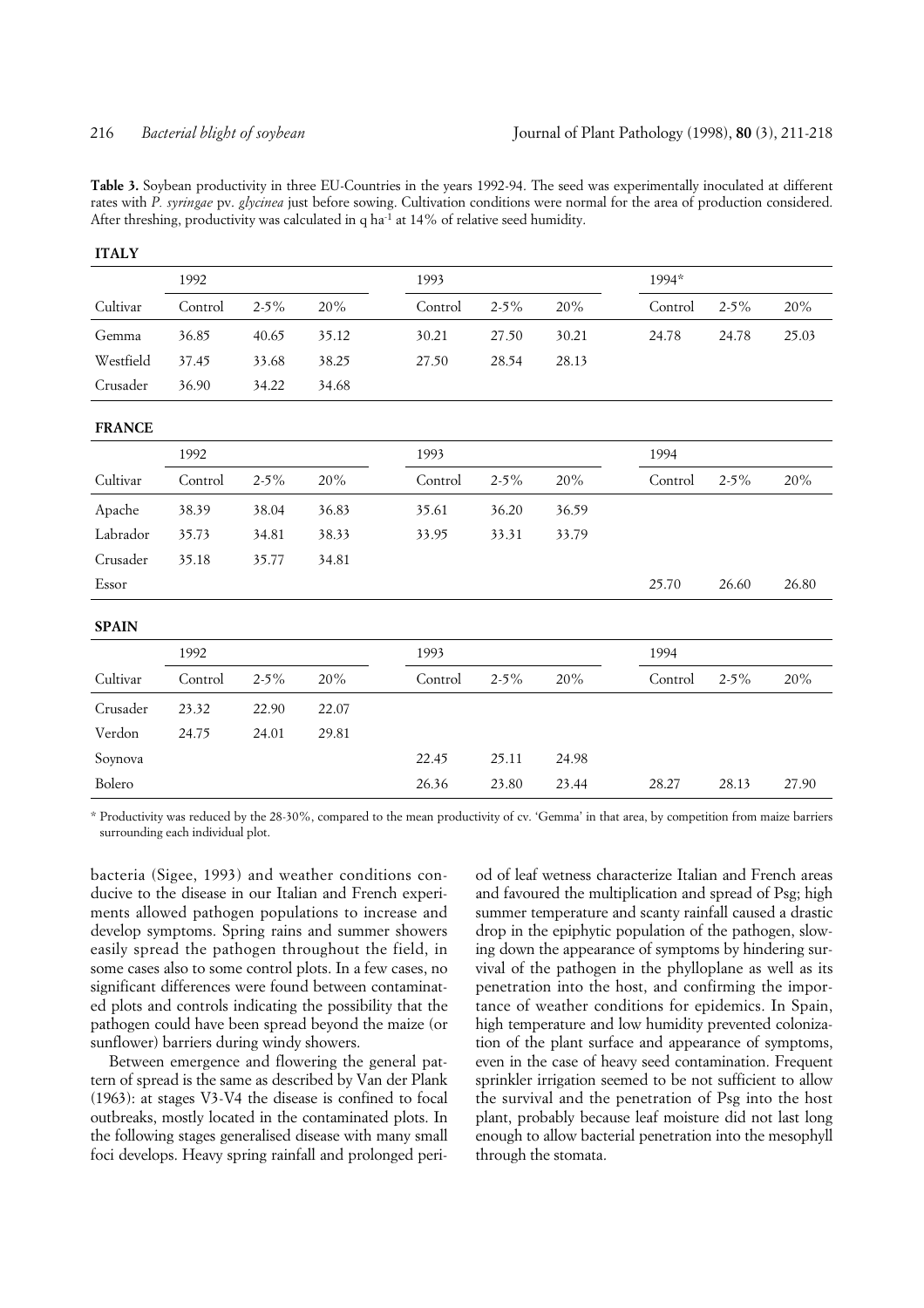Journal of Plant Pathology (1998), **80** (3), 211-218 *Stefani* et al. 217

In our experiments, unlike other pseudomonads causing leaf spot, Psg did not become systemic. The disease was strongly conditioned by meteorological factors and, in particular, did not spread at high temperatures and in the concomitant absence of rain. Under these conditions the epiphytic bacterial population, which could remain below the detection limit, was markedly reduced.

Most of the epidemiological studies and the experiments on yield losses described in the literature deals with the contamination of plants or plantlets after emergence one or more times resulting in heavy defoliation and yield reduction (Nicholson *et al.*, 1973; Williams and Nywall, 1980). Experimental contamination of open flowers may lead to seed infection (Leben, 1976). Our experiments tended to simulate more natural conditions; despite the possibility for Psg to colonize the plant surface in the early stages, when the temperatures are not too high and the mobility of the pathogen is most active (Hatterman and Ries, 1989) the disease did not cause defoliation, but only leaf spots. Higher temperature and subsequent decrease of epiphytic population at flowering time may have prevented efficient flower colonization so that no bacteria were found inside the pods. From contaminated plots we regularly found contaminated seed, and the contamination probably occurred during threshing, through dust and plant debris.

In Italy a positive correlation between level of seed infection, presence of epiphytic Psg and phytosanitary quality of the harvested seed was found, both for the more susceptible cv. 'Gemma' and for cv. 'Westfield'. Even in the absence of a significant loss of product, the possibility is confirmed that seed quality will deteriorate when levels of natural inoculum increase. This could then lead to an epidemic when there is a combination of highly susceptible cultivar and favourable climaticenvironmental conditions, for example during a rainy summer, with significant losses, as already reported in some areas of the United States (Eathington *et al*., 1993) or in case of multiple infection as in the synergistic interaction between *Diaporthe phaseolorum* var. *caulivora* and Psg (Pacumbaba, 1992).

The Italian results showed that the post-harvest contamination is external, and suggest the possibility to reduce seed contamination by disinfecting the seed externally by means of copper compounds or chlorine, in order to reduce the risk of possible epidemics.

The Spanish results highlighted the point that even in case of heavily contaminated seed, weather and cultural conditions may inhibit plant colonization by the pathogen. The post-harvest analyses confirmed the good phytosanitary quality of the seed produced in the Spanish regions, suggesting the choice of such areas to produce Psg-free seed.

### **ACKNOWLEDGEMENTS**

This research was supported by the European Union, Contract N. 8001-CT91-0210.

The authors wish to thank Dr. Guy Coudert, Fédération AMSOL, Paris (France), for administrative coordination; Dr. Antoine Ortolan, Koipesol Semillas SA, Seville (Spain), for preparation of the Spanish field trials, Mr. Stefano Contoli, Consorzio Provinciale 'M. Neri', Imola (Italy), for technical assistance in the Italian trials; Mrs. Sophie Alexis, Corinne Audusseau and Mr. Frédéric Noublanche, SRPV - Angers (France) for technical assistance in the French experiments.

#### **REFERENCES**

- Anonymous, 1978. Data sheets on quarantine organisms No. 56, List A2. *Pseudomonas syringae* pv. *glycinea. Bullettin OEPP/EPPO Bullettin* **18**: (2).
- Ayers S.H., Rupp P., Johnson W.T., 1957. In: Society of American Bacteriologists (ed.). Manual of microbiological methods, p. 54. Mc Graw-Hill Book Company Inc., New York, USA.
- Calzolari A., 1992. *Pseudomonas*, i controlli. *Terra e Vita* **5**: 75-76.
- Calzolari A., Mazzucchi U., 1990. Rilevamento di *Pseudomonas syringae* pv. *glycinea* nel seme di soia. *Informatore Fitopatologico* **2**: 47-49.
- Daft G.C., Leben C., 1973. Bacterial blight of soybeans: field overwintered *Pseudomonas glycinea* as possible primary inoculum. *Plant Disease Reporter* **57**: 156-157.
- Directive 81/7/CEE. In: Gazzetta Ufficiale delle Comunità Europee no. 14 del 16/1/81. Direttiva del Consiglio del 1/1/1981, 23-26.
- Eathington S.R., Lim S.M., Nickell C.D., Pataky J.K., Esgar R.W., 1993. Disease pressure on soybean in Illinois. *Plant Disease* **77**: 1136-1139.
- Gasperini C., Mazzucchi U., Calzolari A., 1982. Comparsa di *Pseudomonas syringae* pv. *glycinea* su soia in pianura padana. *Informatore Fitopatologico* **7-8**: 51-53.
- Graham J.H., 1953. Overwintering of three bacterial pathogens of soybean. *Phytopathology* **43**: 189-192.
- Hatterman D.R., Ries S.M., 1989. Motility of *Pseudomonas syringae* pv. *glycinea* and its role in infection. *Phytopathology* **79**: 284-289.
- Kennedy B.W., Alcorn S.M., 1980. Estimate of U.S. crop losses to procaryote plant pathogens. *Plant Disease* **64**: 674-676.
- Kennedy B.W., Tachibana H., 1973. Bacterial diseases. In: American Society of Agronomy (ed.). Soybeans: improve-